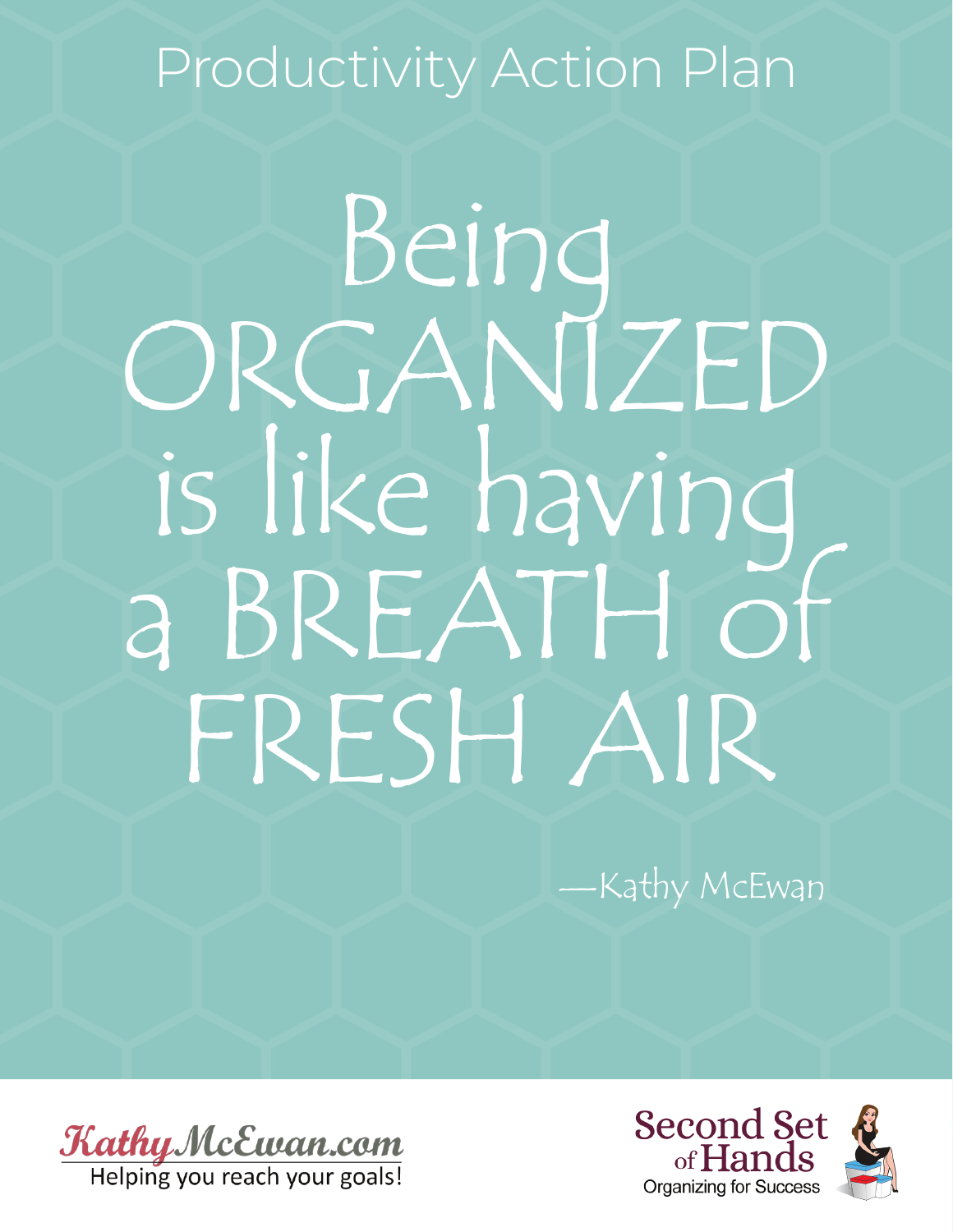## Productivity Action Plan | **To Do List**

| List all of your To Do items, then number them by priority in the boxes provided. |
|-----------------------------------------------------------------------------------|
|                                                                                   |
|                                                                                   |
|                                                                                   |
|                                                                                   |
|                                                                                   |
| <u> 1989 - Johann Barn, mars eta bainar eta idazlea (</u>                         |
|                                                                                   |
|                                                                                   |
|                                                                                   |
|                                                                                   |
|                                                                                   |
|                                                                                   |
|                                                                                   |
|                                                                                   |
|                                                                                   |
|                                                                                   |
|                                                                                   |
|                                                                                   |
|                                                                                   |
|                                                                                   |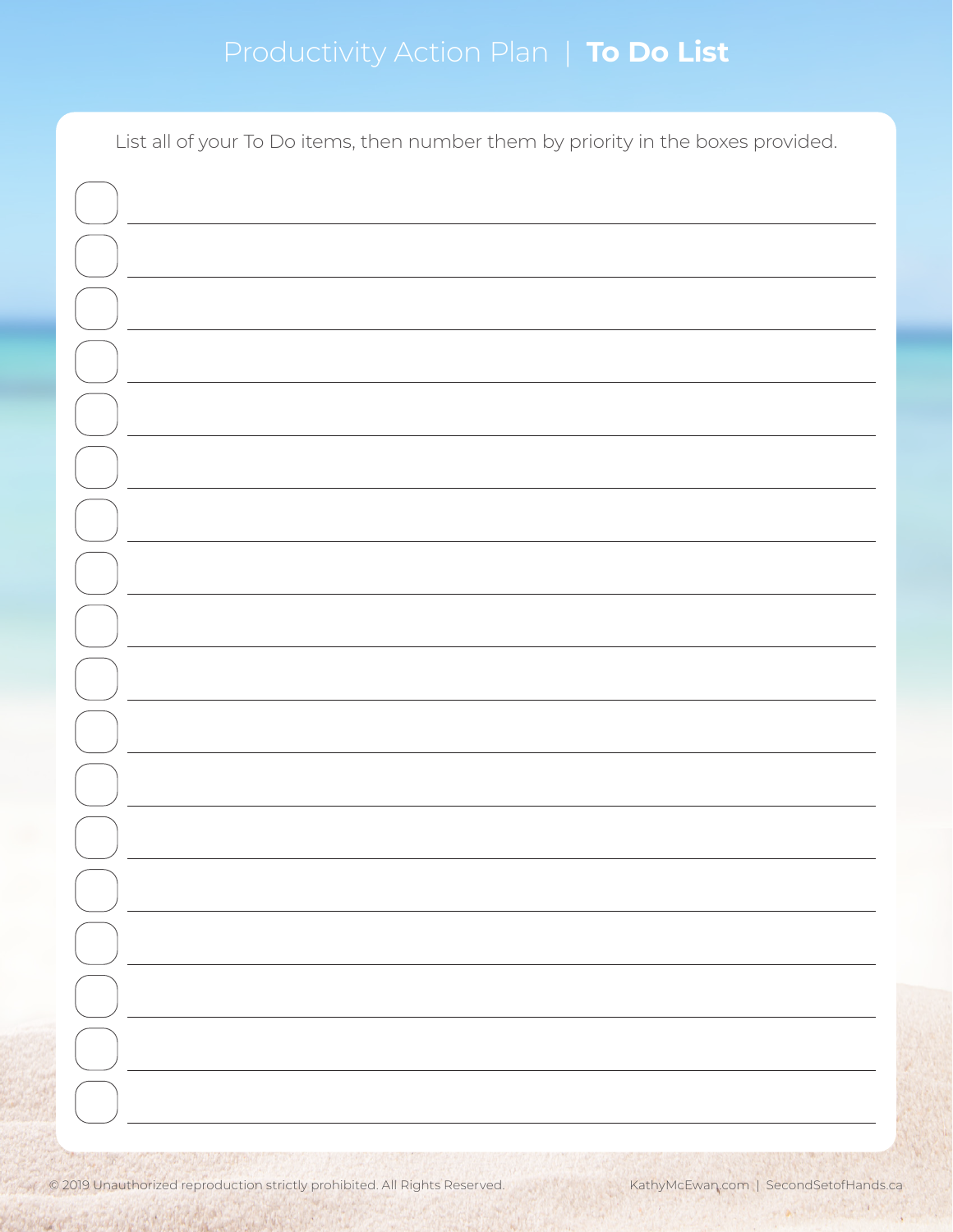# **YOUR BIG GOAL** An organized home

#### **Your Mini Goals**

Make a list of the goals you need to achieve to accomplish your BIG GOAL

Organized Kitchen Organized Bathroom Organized Bedroom Organized Front Hall Paper Filing System Organized Toy Area Organized Basement Organized Garage  $\bigvee$ 

**Prioritize!** Choose three of your mini goals to achieve first

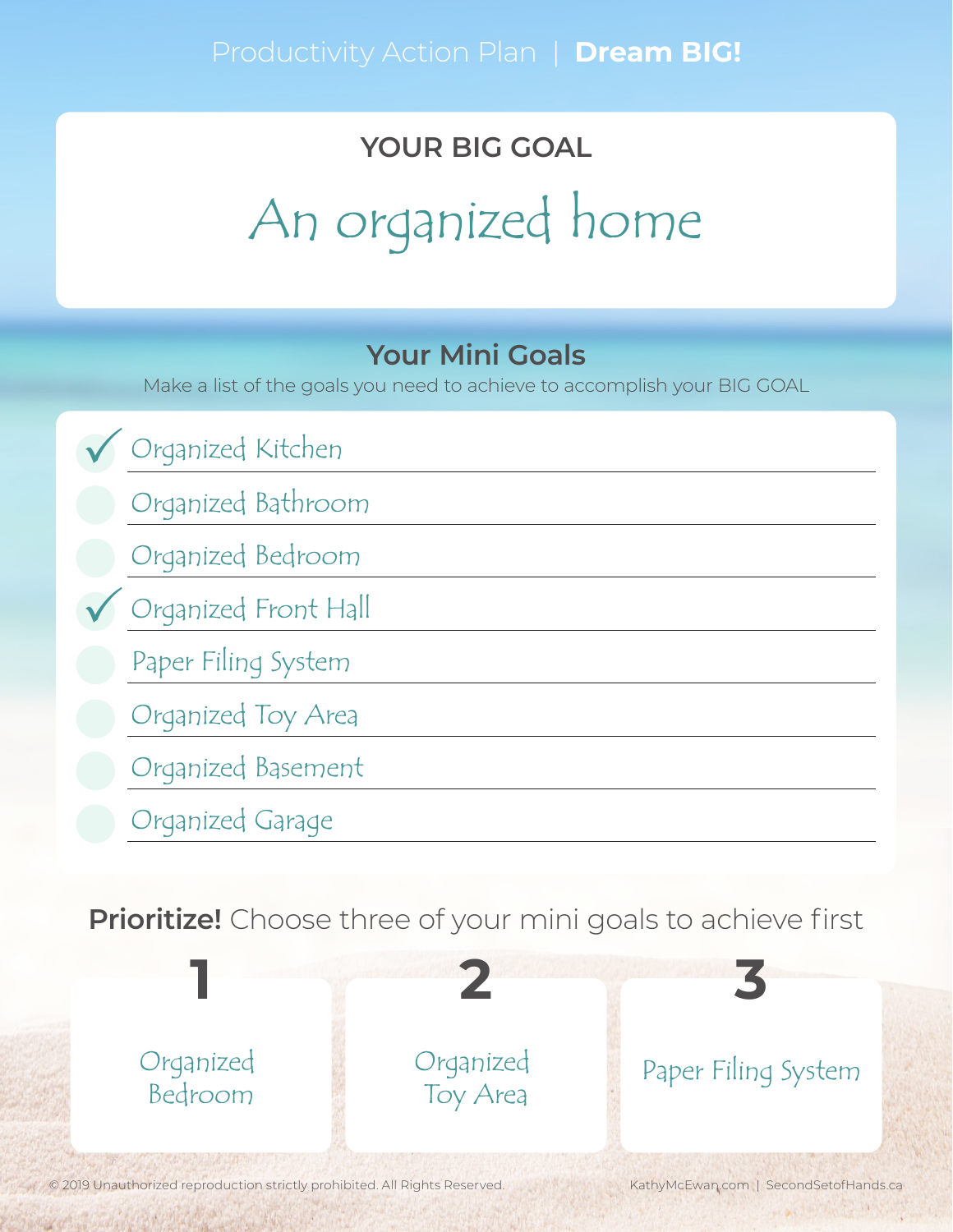#### **YOUR BIG GOAL**

#### **Your Mini Goals**

Make a list of the goals you need to achieve to accomplish your BIG GOAL

#### **Prioritize!** Choose three of your mini goals to achieve first

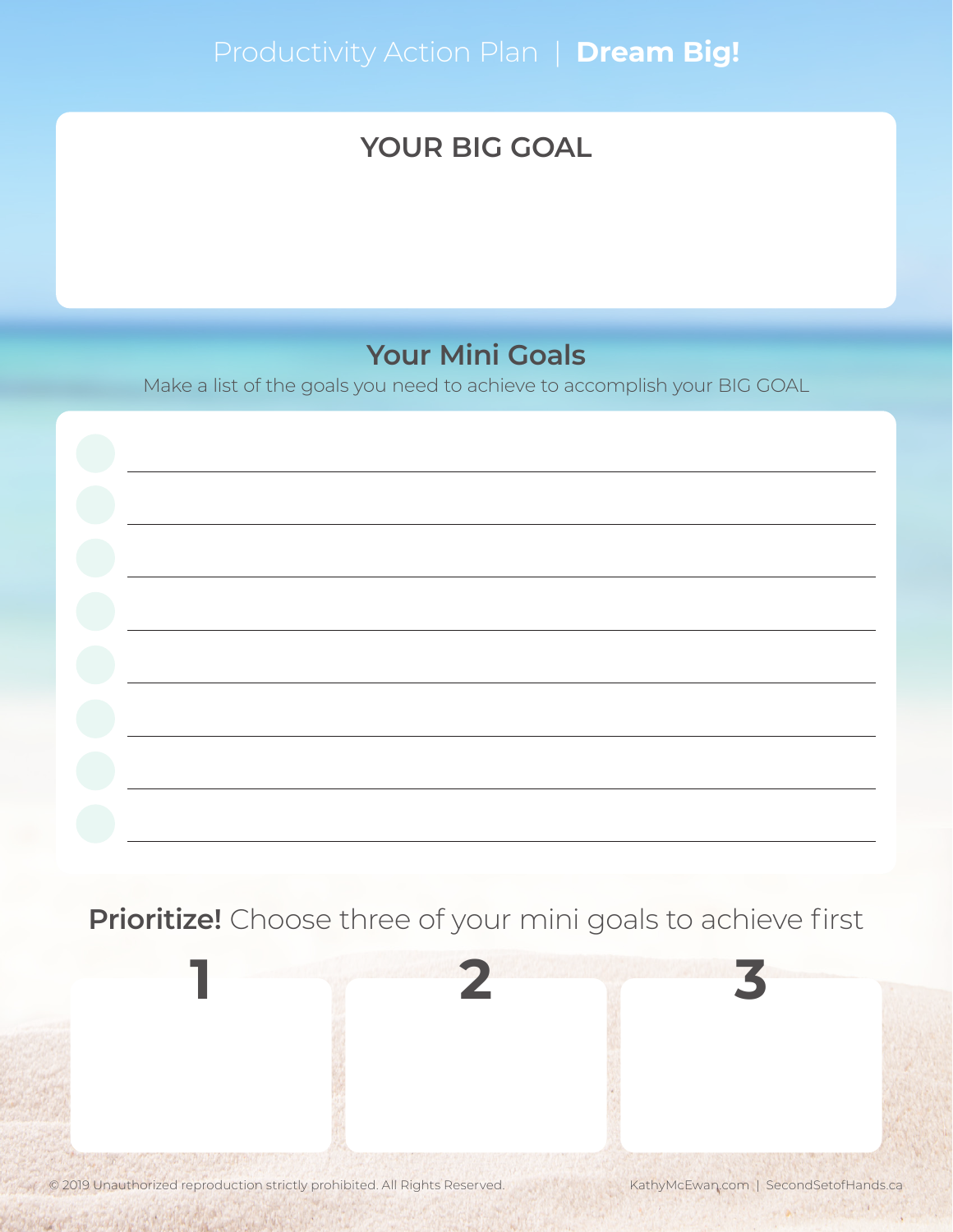## Productivity Action Plan | **Your Mini Goals**

| Today's Date Tuesday, May 21 Due Date Sunday, May 26                       |
|----------------------------------------------------------------------------|
| <b>Mini Goal</b><br>An organized bedroom                                   |
| Make a list of the tasks you need to complete to accomplish your MINI GOAL |
| Donate items I no longer need                                              |
| Clear off dresser and bedside tables, wipe down                            |
| Organize closet                                                            |
| Organize clothes in dresser                                                |
| Organize bedside table drawers                                             |
| <b>COMPLETE!</b>                                                           |
|                                                                            |
| <b>Mini Goal</b>                                                           |
| Make a list of the tasks you need to complete to accomplish your MINI GOAL |
|                                                                            |
|                                                                            |
|                                                                            |
|                                                                            |
| <b>COMPLETE!</b>                                                           |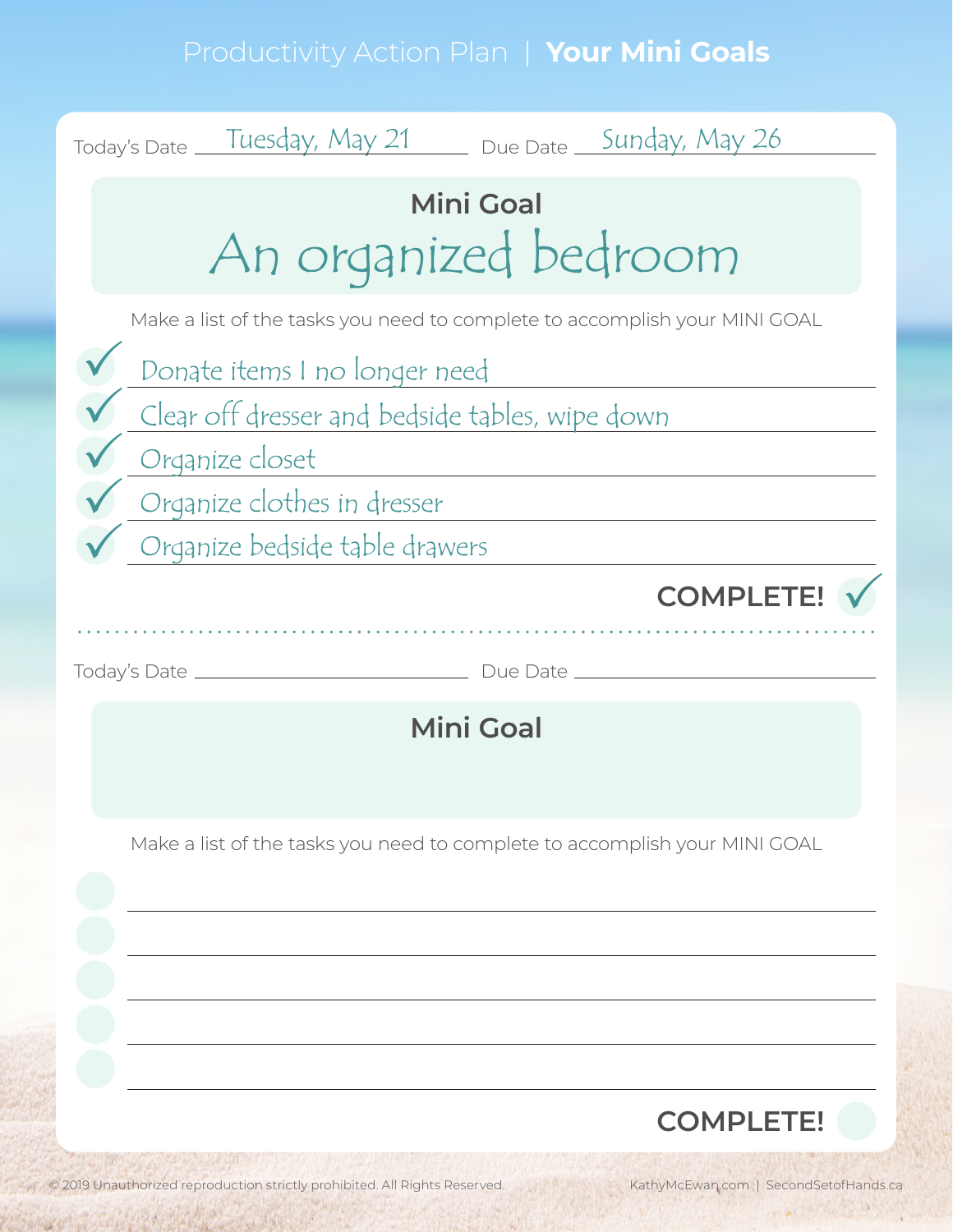## Productivity Action Plan | **Your Mini Goals**

| <b>Mini Goal</b>                                                           |
|----------------------------------------------------------------------------|
| Make a list of the tasks you need to complete to accomplish your MINI GOAL |
| <b>COMPLETE!</b>                                                           |
| <b>Mini Goal</b>                                                           |
| Make a list of the tasks you need to complete to accomplish your MINI GOAL |
| <b>COMPLETE!</b>                                                           |